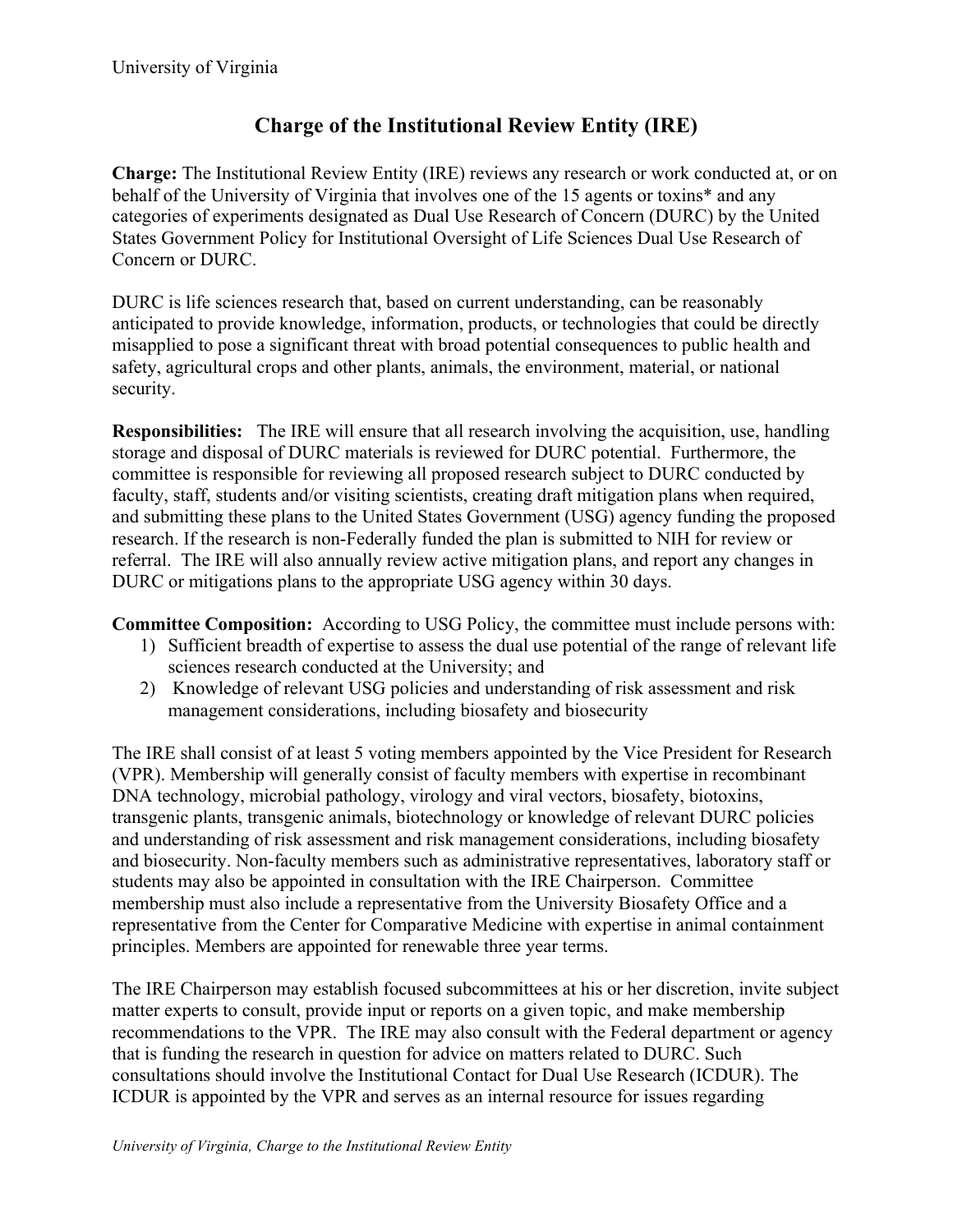compliance with and implementation of the requirements of DURC. The ICDUR also serves as the liaison (as necessary) between the institution and the relevant program officers at the Federal funding agencies, or for non-Federally funded research, between the institution and NIH (or the appropriate Federal funding agency to which NIH refers the institution).

**Meetings**: The IRE shall gather at convened meetings as necessary to conduct annual reviews of mitigation plans, all registrations from investigators working with DURC agents, and to develop mitigation plans for new registrations. The IRE Chair will ensure that any and all members recuse themselves if they are involved in the research project under review, or have a direct conflict of interest, except to provide specific information requested by the committee. At least fifty one percent of the voting membership is necessary to establish a quorum for conducting business.

**Support:** The VPR shall provide resources necessary to support IRE operations. This may include staffing, database services, support for member education, clerical equipment or materials, and other resources necessary to support committee operations.

The Biological Safety Officer, as a member of the Office of Environmental Health and Safety (EHS), will serve as a functional arm of the IRE and manage day-to-day operations in conjunction with the IBC Coordinator, IRE administrative staff and EHS staff. Services include providing technical expertise, and at least annual inspections to ensure that mitigation plans are rigorously followed.

**Appeals:** In cases of dispute with respect to procedures or decisions of the IRE, appeals should be made to the IRE in writing or in person. Appeals unresolved through IRE channels may be subsequently presented to the ICDUR and VPR for resolution.

**Sanctions and Enforcement:** The IRE shall investigate suspected or alleged violations of protocols, external regulations, or University policies that involve DURC. If violations are insufficiently resolved through normal channels of communications with the Principal Investigator, the Department Chairperson and ICDUR will be notified of the violation and a timeline for resolution will be established. Matters that remain unresolved will be forwarded to the relevant school dean and VPR for resolution. In matters that are deemed immediately dangerous to life and health, the IRE may immediately suspend research involving biological agents. In such extreme cases, and after consultation with the ICDUR, and VPR, the IRE may also authorize access restriction, or removal of personnel.

**Reporting:** The committee reports administratively to the VPR through the ICDUR. The committee is responsible for forwarding an annual written report. The report should include a roster of all IRE members, descriptions of committee decisions, and other items as appropriate.